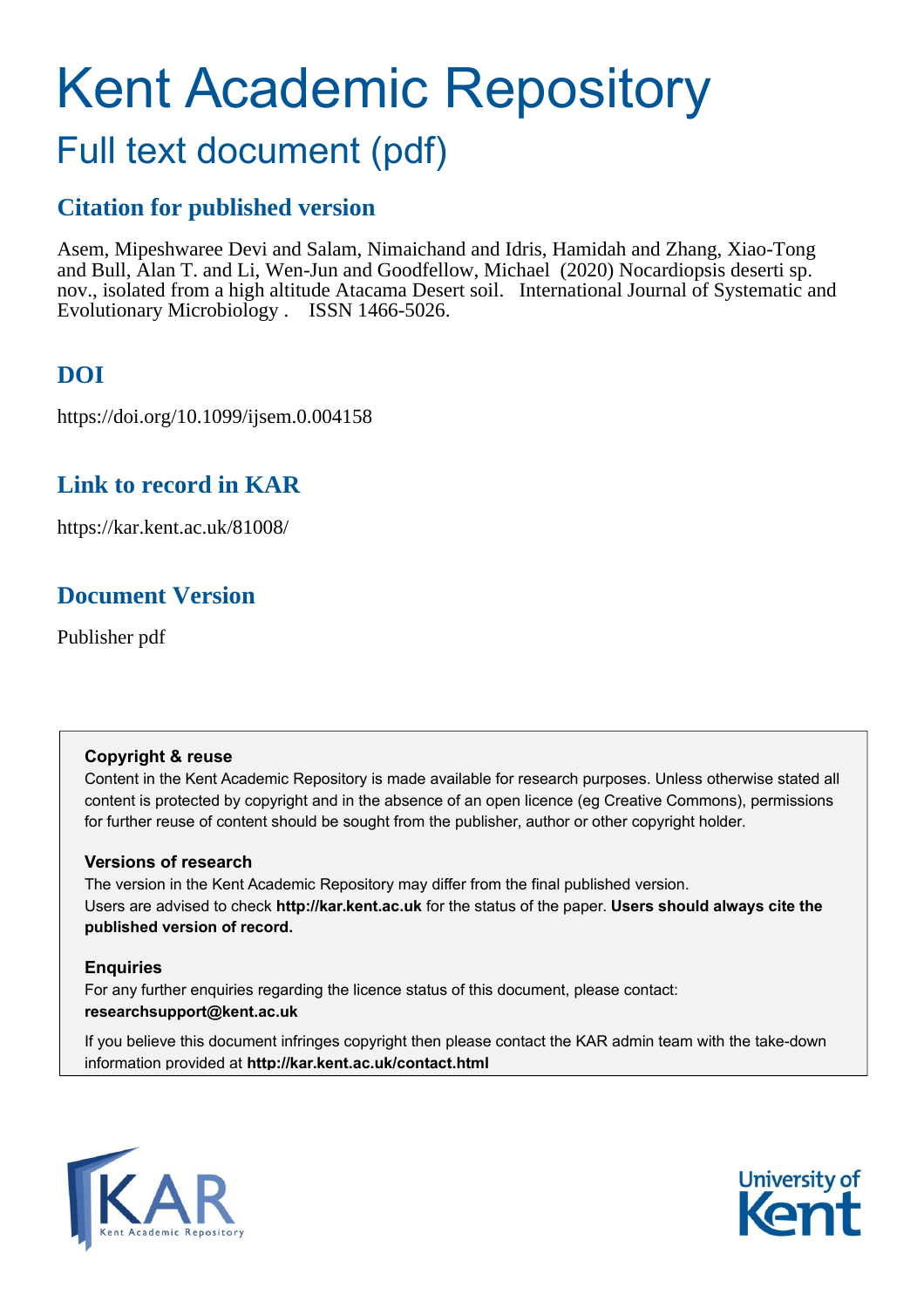

## *Nocardiopsis deserti* sp. nov., isolated from a high altitude Atacama Desert soil

Mipeshwaree Devi Asem<sup>1,2</sup>†, Nimaichand Salam<sup>1</sup>†, Hamidah Idris<sup>3,4</sup>†, Xiao-Tong Zhang<sup>1</sup>, Alan T. Bull<sup>5</sup>, Wen-Jun Li<sup>1,</sup>\* and Michael Goodfellow3, \*

#### Abstract

The taxonomic status of a *[Nocardiopsis](http://doi.org/10.1601/nm.7526)* strain, designated H13T , isolated from a high altitude Atacama Desert soil, was established by using a polyphasic approach. The strain was found to have chemotaxonomic, cultural and morphological characteristics consistent with its classification within the genus *[Nocardiopsis](http://doi.org/10.1601/nm.7526)* and formed a well-supported clade in the *[Nocardiopsis](http://doi.org/10.1601/nm.7526)* phylogenomic tree together with the type strains of *[Nocardiopsis alborubida](http://doi.org/10.1601/nm.7534)*, *[Nocardiopsis dassonvillei](http://doi.org/10.1601/nm.10904)* and *[Nocardiopsis](http://doi.org/10.1601/nm.7526) synne*matoformans. Strain H13<sup>T</sup> was distinguished from its closest relatives by low average nucleotide identity (93.2–94.9%) and *in silico* DNA–DNA hybridization (52.5–62.4%) values calculated from draft genome assemblies and by a range of phenotypic properties. On the basis of these results, it is proposed that the isolate be assigned to the genus *[Nocardiopsis](http://doi.org/10.1601/nm.7526)* as *[Nocardiopsis](http://doi.org/10.1601/nm.7526)*  deserti sp. nov. with isolate H13<sup>T</sup> (=CGMCC 4.7585<sup>T</sup>=KCTC 49249<sup>T</sup>) as the type strain.

The actinobacterial genus *[Nocardiopsis](http://doi.org/10.1601/nm.7526)* [1], which belongs to the family *[Nocardiopsaceae](http://doi.org/10.1601/nm.7525)* [2] of the order *[Streptosporangiales](http://doi.org/10.1601/nm.27035)* [3], currently contains 53 validly named species [\(https://www.](https://www.namesforlife.com/10.1601/tx.7526) [namesforlife.com/10.1601/tx.7526\)](https://www.namesforlife.com/10.1601/tx.7526). This genus encompasses aerobic, Gram-stain-positive, non-acid-fast, non-motile, catalase-positive bacteria which form extensively branched substrate hyphae which may fragment into coccoid and bacillary elements, sparse to abundant aerial hyphae which may fragment into smooth surfaced spores; whole cell hydrolysates contain *meso*-diaminopimelic acid but lack diagnostic sugars, the muramic acid of the peptidoglycan is *N*-acetylated, the predominant menaquinones are variously hydrogenated with ten isoprene units, fatty acid profiles are rich in iso-, anteisoand 10 methyl branched components but lack mycolic acids; major polar lipids include phosphatidylcholine, phosphatidylmethylethanolamine and phosphatidylinositol, the G+C content of genomic DNA falls within the range 64–69mol% [4] while representative strains form a distinct clade in 16S rRNA gene trees [5, 6]. *[Nocardiopsis](http://doi.org/10.1601/nm.7526)* strains are widely distributed in the environment though the main reservoir appears

to be soil, notably alkaline [7], desert [8, 9] and hyper-saline [10, 11] soils. Some members of the genus are a source of antimicrobial and antitumour compounds [5, 12] whereas others have been implicated as opportunistic pathogens [13, 14].

During a taxonomic survey of filamentous actinobacteria present in Atacama Desert soils, an isolate was found to be closely related to *[Nocardiopsis dassonvillei](http://doi.org/10.1601/nm.10904)*, the type species of the genus. The strain, isolate  $H13<sup>T</sup>$ , was compared with its closest phylogenetic neighbours in a polyphasic study and found to be a new species of *[Nocardiopsis](http://doi.org/10.1601/nm.7526)*, for which the name *[Nocardiopsis](http://doi.org/10.1601/nm.7526) deserti* sp. nov. is proposed.

It should be noted that Yassin *et al*. [15] established *[Nocardi](http://doi.org/10.1601/nm.7534)[opsis alborubida](http://doi.org/10.1601/nm.7534)* corrig Grund and Kroppenstedt 1990 emend Nouioui *et al*. 2018 as a later subjective synonym of *[Nocardi](http://doi.org/10.1601/nm.10904)[opsis dassonvillei](http://doi.org/10.1601/nm.10904)* Brocq-Rosseau 1904 (Approved Lists 1980) based on a wet DDH experiment. Later, this species was reclassified as a subspecies of *[N. dassonvillei](http://doi.org/10.1601/nm.10904)* by Evtushenko *et al*. [16] on the basis of having differentiating phenotypic and chemotaxonomic characteristics including MK-10 as

Author affiliations: <sup>1</sup>State Key Laboratory of Biocontrol and Guangdong Provincial Key Laboratory of Plant Resources, Sun Yat-sen University, Guangzhou, 510275, PR China; <sup>2</sup>Department of Biochemistry, Manipur University, Canchipur, 795003, India; <sup>3</sup>School of Natural and Environmental Sciences, Newcastle University, Newcastle upon Tyne NEI 7RU, UK; 'Biology Department, Sultan Idris Education University, 35900, Malaysia; <sup>5</sup>School of Biosciences, University of Kent, Canterbury, Kent CT2 1NJ, UK.

<sup>\*</sup>Correspondence: Michael Goodfellow, michael.goodfellow@ncl.ac.uk; Wen-Jun Li, liwenjun3@mail.sysu.edu.cn

Keywords: *Nocardiopsis deserti* sp. nov; polyphasic taxonomy; genomics; Atacama desert.

Abbreviations: ANI, Average Nucleotide Identity; COG, Clusters of Orthologous Groups of proteins; dDDH, digital DNA-DNA Hybridization; KO, KEGG Orthology; MUSCLE, MUltiple Sequence Comparison by Log-Expectation.

The whole-genome shotgun data of strain H13<sup>T</sup>, *[Nocardiopsis sinuspersici](http://doi.org/10.1601/nm.20145)* DSM 45277<sup>T</sup> and *[Nocardiopsis quinghaiensis](http://doi.org/10.1601/nm.13490)* YIM 28A4<sup>T</sup> have been deposited in the DDBJ/ENA/GenBank under accession numbers VWVS00000000, VWVT00000000 and VWVU00000000, respectively

<sup>†</sup>These authors contributed equally to this work

Two supplementary figures are available with the online version of this article.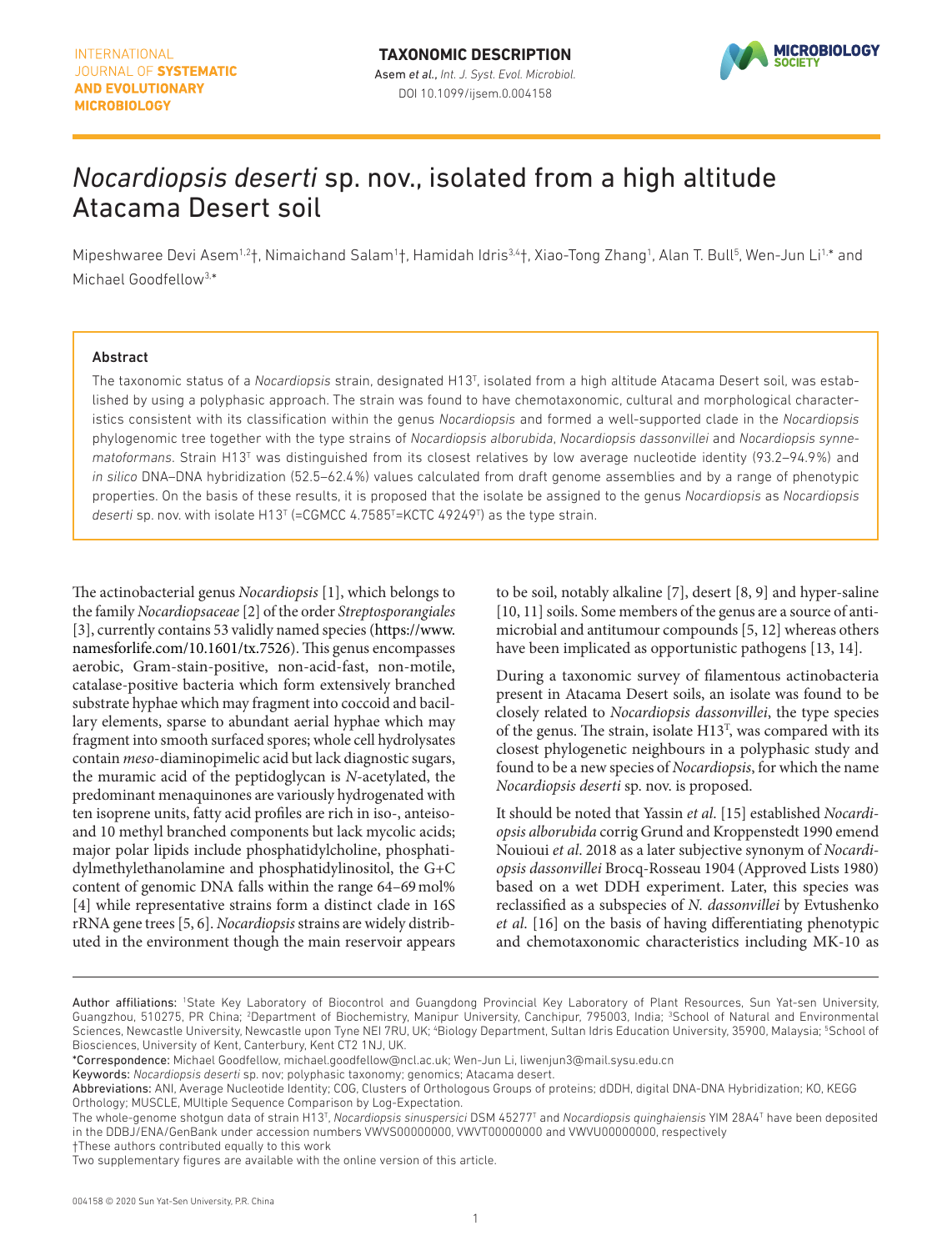major menaquinone; subsequently the name *[Nocardiopsis](http://doi.org/10.1601/nm.7528)  [dassonvillei](http://doi.org/10.1601/nm.7528)* subsp. *albirubida* Grund and Kroppenstedt 1990 Evtushenko *et al*. 2000 was proposed [16]. Nouioui *et al.* [17] in a subsequent genome-based taxonomic study of the phylum *[Actinobacteria](http://doi.org/10.1601/nm.5711)* argued that *[Nocardiopsis alborubida](http://doi.org/10.1601/nm.7534)* corrig Grund and Kroppenstedt 1990. emend Nouioui *et al*. 2018 should not be considered as a heterotypic synonym of *[Nocardiopsis dassonvillei](http://doi.org/10.1601/nm.10904)* and proposed to adopt the taxonomy of Grund and Kroppenstedt [18].

Isolate H13T was recovered from a wet gravelly, subsurface soil sample (30 cm depth) collected by one of us (MG) at 5046metres above sea level on Carro Chajnantor (23° 00′49″ S, 67° 45′31″ W), east of San Pedro de Atacama, Chile, using the dilution plate procedure described by Okoro *et al.* [19]. The strain was isolated on oligotrophic agar [20] supplemented with cycloheximide and nystatin (each of  $25 \mu g$  ml<sup>-1</sup>) following incubation at 28 °C for 3weeks; the isolation plate had been dried in a laminar flow hood prior to isolation, as recommended by Vickers and Williams [21]. Primary characterization of the isolate by sequencing a 16S rRNA amplicon indicated that it was closely related to the type strains of *[Nocardiopsis alborubida](http://doi.org/10.1601/nm.7534)* [17, 18], *[Nocardiopsis dassonvillei](http://doi.org/10.1601/nm.10904)* [1, 22] and *[Nocardiopsis](http://doi.org/10.1601/nm.7526) synnematoformans* [15]. Working cultures of the isolate were maintained on yeast extract – malt extract agar (International *[Streptomyces](http://doi.org/10.1601/nm.6817)* Project (ISP) medium 2 [23]) slopes and for long-term storage as lyophilized cells.

The isolate was examined for chemotaxonomic, cultural and morphological properties found to be of value in the systematics of *[Nocardiopsis](http://doi.org/10.1601/nm.7526)* [4]. Spore chain arrangement and spore-surface ornamentation were sought following growth on trypticase soy agar (TSA) after 10days at 28 °C using a scanning electron microscope (Quanta 400FEG, FEI) as previously described [24]. Chemical features of isolate H13T were determined using standard procedures, as exemplified by the detection of diaminopimelic acid isomers and whole cell sugars [25] and cell wall muramic acid type [26]. Biomass for the remaining chemotaxonomic studies was harvested from trypticase soy broth (TSB) cultures after 10days at 28 °C washed in distilled water and freeze dried. Isoprenoid quinones extracted after Collins *et al.* [27] were analysed by HPLC [28], mycolic acids were extracted and analysed using the procedure described by Minnikin *et al.* [29] while extracted polar lipids were identified by two-dimensional chromatography on silica gel plates, as described previously [30, 31]. Fatty acids were extracted from TSA cultures after 10days at 28 °C (i.e. at late logarithmic phase), methylated and analysed using the protocol of the Sherlock Microbial Identification (MIDI) system, version 6.1 and the resultant peaks identified using the TSBA6 database [32].

Strain H13<sup>T</sup> formed a yellowish white substrate mycelium and an abundant white aerial spore mass but no diffusible pigments on oatmeal agar. Aerial hyphae differentiate into *rectiflexibiles* spore chains (Fig. 1). Whole-organism hydrolysates of the isolate contained *meso*-diaminopimelic acid, arabinose and galactose, muramic acid moieties were *N-*acetylated, the menaquinone profile consisted of MK-7 (37%), MK-6



Fig. 1. Scanning electron micrographs of isolate  $H13<sup>T</sup>$  from cultures grown on trypticase soy agar for 10days at 28°C showing Bars, 2µm.

 $(35\%)$ , MK-10 (11%) and MK-9(H<sub>8</sub>) (10%) while the polar lipid pattern showed the presence of diphosphatidylglycerol, phosphatidylcholine, phosphatidylinositol, phosphatidylmethylethanolamine and an unidentified phospholipid (Fig. S1, available in the online version of this article), mycolic acids were not detected. The fatty acid profile was composed of iso-C $_{_{16:0}}$  (28.2%), C $_{_{18:0}}$  10-methyl TBSA (20.1%), anteiso-C $_{_{17:0}}$  $(16.1\%)$ , iso-C<sub>18:0</sub> (6.9%), C<sub>18:0</sub> (6.7%), C<sub>17:0</sub> 10-methyl (5.8%), C<sub>12:0</sub> (2.4%), C<sub>18:1</sub> ω8*c* (1.6%), C<sub>17:0</sub> (1.6%), summed feature 9 (C<sub>16:0</sub> 10-methyl and/or iso-C<sub>17:1</sub> ω9*c*, 1.5%), C<sub>16:0</sub> (1.5%), iso- $C_{14:0}$  (1.1%), anteiso- $C_{15:0}$  (1.1%) and minor contents (<1%) of iso-C<sub>10:0</sub>, iso-C<sub>12:0</sub>, anteiso-C<sub>13:0</sub>, iso-C<sub>15:0</sub>, C<sub>14:0</sub> 2OH, iso-C<sub>17:0</sub>,  $C_{17:1}$  ω*8c*, anteiso- $C_{19:0}$ , summed feature 7 ( $C_{19:1}$  ω7*c* and/or C<sub>19:1</sub> ω6*c*), C<sub>19:0</sub>, C<sub>18:1</sub> 2OH and iso-C<sub>20:0</sub>.

Growth at 4, 15, 20, 28, 37, 45, 55, 60 and 65 °Cand from pH 4 to 13.0 (at intervals of 1.0pH unit) were observed by culturing in TSB for 7 and 14days; the pH of the media were maintained as described by Asem *et al.* [33]. Salt tolerance was observed by supplementing TSA with up to 20% (w/v) NaCl. Gram-reaction was tested by using a Gram Stain Solution Kit (Shanghai Yeasen Biotechnology), and verified by a nonstaining method [34] and motility checked by inoculating the strain in a tube containing a semi-solid medium [35]. Oxidase activity was determined by assessing the oxidation of 1% (w/v) tetramethyl-*p*-phenylenediamine [36] and catalase activity by looking for the formation of bubbles on addition of a drop of 3% (v/v)  $H_2O_2$  to colonies. Degradation of cellulose, gelatin, starch and Tweens (20, 40, 60 and 80), urea hydrolysis, H2 S production, milk coagulation and peptonization, and nitrate reduction were determined as previously described [37, 38]. Utilization of sole nitrogen sources was determined as described by Li *et al.* [39]. The remaining phenotypic characteristics were determined using API ZYM (bioMérieux) and API 20NE (bioMérieux) kits and the GEN III Micro-Plate (Biolog) system in each case following the instructions provided by the manufacturers.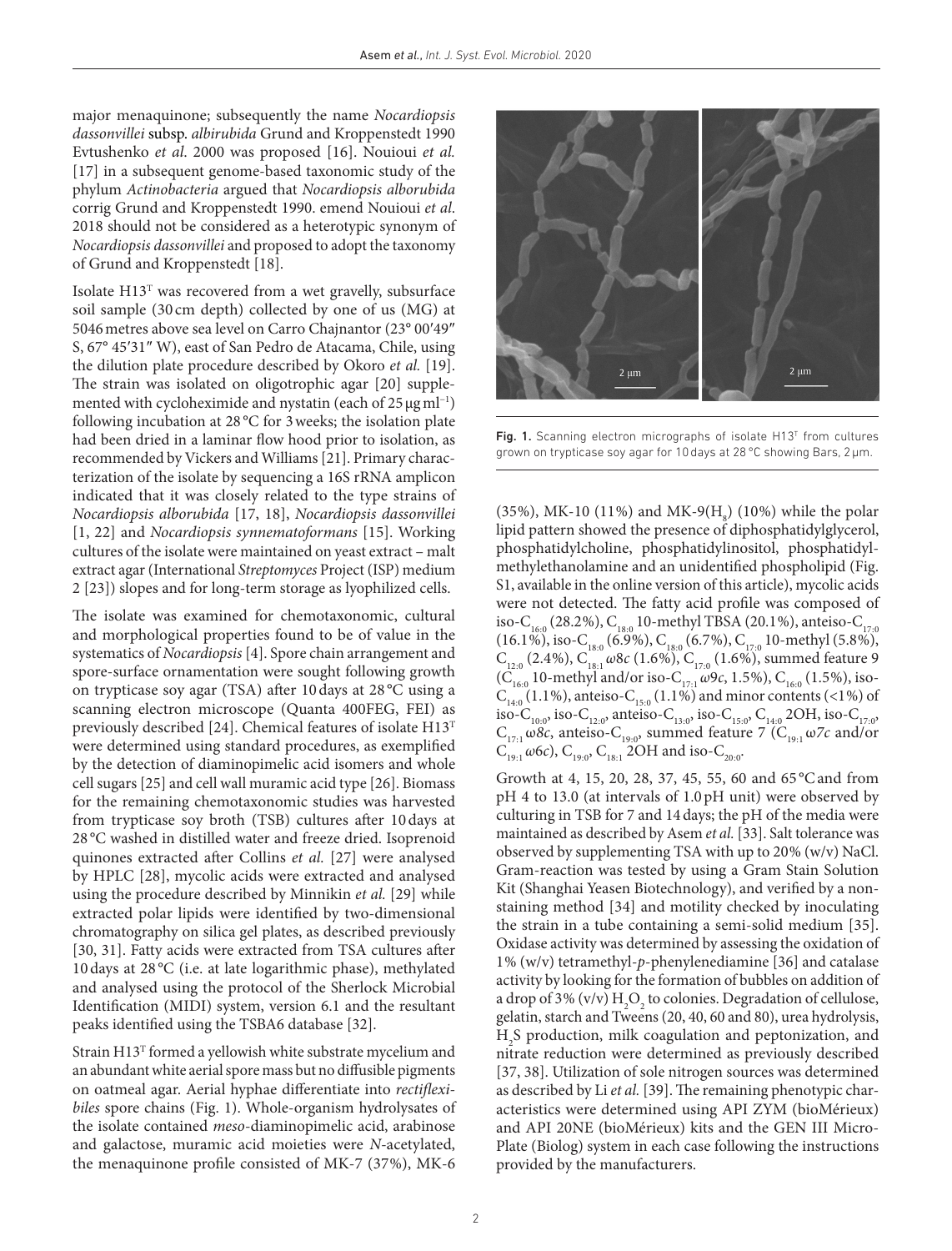Isolate  $H13^T$  was non-motile, grew from  $15-37$  °C (optimally at 28 °C), from pH 7–9 (optimally at, pH 7) and in the presence of up to 12% NaCl (w/v). It tested positive for catalase activity, but was negative for the oxidase,  $H_2S$  production, milk coagulation and peptonization, and nitrate reduction tests. The isolate hydrolysed starch and urea but was negative for cellulose, gelatin and Tweens 20, 40, 60, 80 degradation; L-alanine, L-arginine, L-asparagine, L-methionine and potassium nitrate were used as sole nitrogen sources.

Genomic DNA was extracted from harvested biomass (cultivated in TSB for 7days at 28 °C) of isolate H13T and sequenced at Novogene Co. Ltd. (Beijing, China) using a HiSeq PE150 sequencer (Illumina, San Diego, CA, USA). The reads from each of the data sets were filtered, and high quality pairedend reads assembled into contigs using SPADES [40] and the completeness, any contamination of the genomes checked by using CheckM [41]. The G+C content (mol%) was calculated from the genome sequence. Coding sequences (CDS) of genome scaffolds over 500bp were predicted using Prodigal [42] with default settings. Predicted CDS were annotated using KOALA (KEGG Orthology and Links Annotation) [43], HMMSCAN online version [\(https://www.ebi.ac.uk/](https://www.ebi.ac.uk/Tools/hmmer/search/hmmscan) [Tools/hmmer/search/hmmscan\)](https://www.ebi.ac.uk/Tools/hmmer/search/hmmscan) [44] and eggnog-mapper v1 online server [45]. The 16S rRNA gene sequence of isolate  $H13<sup>T</sup>$  was retrieved from the assembled draft genome using RNAmmer [46] and pairwise sequence comparison performed using the EzBioCloud server [47]. A 16S rRNA gene-based phylogeny was generated using the neighbour joining method [48] in the mega X program [49], following alignments of the 16S rRNA gene sequences using CLUSTAL x v.2.1 [50]. Evolutionary distances were calculated by the Kimura two-parameter model [51] and the topology of the tree was evaluated by bootstrap analysis of 1000 replications [52].

The phylogenomic tree was based on 30 protein marker genes (*dnaG*, *frr*, *infC*, *nusA*, *pyrG*, *rplA*, *rplB*, *rplC*, *rplD*, *rplE*, *rplF*, *rplK*, *rplL*, *rplM*, *rplN*, *rplP*, *rplS*, *rplT*, *rpmA*, *rpoB*, *rpsC*, *rpsB*, *rpsE*, *rpsI*, *rpsJ*, *rpsK*, *rpsM*, *rpsS*, *smpB*, *tsf*) selected from the AMPHORA2 database [53]. The marker genes were extracted from the draft genomes of strain H13T and from available genomes of *[Nocardiopsis](http://doi.org/10.1601/nm.7526)* type strains. The sequences of each of the marker genes were aligned separately using MUSCLE [54] and poorly aligned regions removed from the datasets using Gblocks [55]. Cleaned alignments were concatenated by using perl script ([https://](https://github.com/nylander/catfasta2phyml) [github.com/nylander/catfasta2phyml\)](https://github.com/nylander/catfasta2phyml), prior to generation of the phylogenomic tree using the RAxML method [56] with the default parameters, and visualized using the online Tree of Life program v.4.2 [57]. For further investigation of phylogenetic relationships, Average Nucleotide Identity (ANI) values between the draft genome of isolate  $H13<sup>T</sup>$  and those of the type strains of its three closest phylogenomic neighbours were calculated using online JSpeciesWS software [\(http://jspecies.ribohost.com/jspeciesws/\)](http://jspecies.ribohost.com/jspeciesws/) [58], and digital DNA–DNA hybridization (dDDH) analysis using the DSMZ Genome-to-Genome Distance Calculator platform ([http://ggdc.dsmz.de/distcalc2.php\)](http://ggdc.dsmz.de/distcalc2.php) [59].

The draft assembly of the genome sequence of strain  $H13<sup>T</sup>$ (GenBank accession number: VWVS00000000) was composed of 59 contigs with a total genome size of 7251616bp and with a  $N_{50}$  length of 398233 bp. The checkM analysis indicated that the genome completeness was 100% with little contamination (0.55%) and no strain heterogeneity. The digital DNA G+C content of strain H13T is 71.94mol%. The number of predicted genes was 6236 with a total length of 5949129bp (82% of the total genome). The number of CDS assigned to the KO, Pfam and COG databases were 2282, 4937 and 4857, respectively. Isolate H13T showed high 16S rRNA gene sequence identities to *[Nocardiopsis dassonvillei](http://doi.org/10.1601/nm.10904)* DSM 43111T (99.66%), *[Nocardiopsis alborubida](http://doi.org/10.1601/nm.7534)* NBRC 13392T (99.38%), *[Nocardiopsis synnemataformans](http://doi.org/10.1601/nm.7550)* DSM 44143T (99.31 %), *[Nocardiopsis lucentensis](http://doi.org/10.1601/nm.7546)* DSM 44048T (98.83%) and *[Nocar](http://doi.org/10.1601/nm.7530)*[diopsis aegyptia](http://doi.org/10.1601/nm.7530) DSM 44442<sup>T</sup> (98.76%), but less than 98.65% similarities to other members of the genus *[Nocardiopsis](http://doi.org/10.1601/nm.7526)*. It can be seen from Fig. 2 that isolate H13<sup>T</sup> formed a well-supported phyletic line in the *[Nocardiopsis](http://doi.org/10.1601/nm.7526)* phylogenomic tree together with the type strains of *[N. alborubida](http://doi.org/10.1601/nm.7534)*, *[N. dassonvillei](http://doi.org/10.1601/nm.10904)* and *N. synnematoformans* [1, 15, 17, 18, 22]. A similar relationship is also shown with the above three type strains in the 16S rRNA gene tree for isolate  $H13_r$  (Fig. S2). It can be seen from Table 1 that isolate  $H13<sup>T</sup>$  shares dDDH similarities with its closest phylogenomic neighbours that are well below the 70% cut-off point recommended for the circumspection of prokaryotic species [60]. In turn, the ANI values are below the 95-96% threshold used to assign closely related strains to the same species [61–63].

It can be seen from Table 2 that a broad range of phenotypic properties can be weighted to distinguish between isolate  $H13<sup>T</sup>$  and its closest phylogenomic neighbours though all of these strains shared common features. In particular, the isolate can be distinguished from the type strain of *[N. alborubida](http://doi.org/10.1601/nm.7534)*, its nearest phylogenomic neighbour (see Table 1), by a range of properties, as exemplified by its ability to hydrolyse urea, utilize D-arabitol, D-galactose, D-sorbitol, l-alanine, citric acid and *α*-*keto*-glutaric acid as sole carbon sources and its ability to grow at 15 °C. In contrast, the *[N.](http://doi.org/10.1601/nm.7534) [alborubida](http://doi.org/10.1601/nm.7534)* strain unlike the isolate, reduces nitrate, uses *myo*-inositol, p-salicin, sucrose and L-lactic acid as sole carbon sources and shows much greater activity in the API and/or Biolog GEN III tests. Similar combinations of phenotypic properties distinguish the isolate from the type strains of *[N. dassonvillei](http://doi.org/10.1601/nm.10904)* and *N. synnematoformans*. In turn, many phenotypic features can be used to separate the type strains of *[N. alborubida](http://doi.org/10.1601/nm.7534)* and *[N. dassonvillei](http://doi.org/10.1601/nm.10904)*, as illustrated by the ability of the *[N. dassonvillei](http://doi.org/10.1601/nm.10904)* strain to hydrolyse aesculin and metabolise a much broader range of carbon sources, as shown in Table 2.

It can be concluded from the chemotaxonomic, morphological and phylogenomic data that isolate H13T is a *bona fide* member of the genus *[Nocardiopsis](http://doi.org/10.1601/nm.7526)*. The isolate can be distinguished from the type strains of its three closest phylogenetic neighbours using a combination of phenotypic properties and by low ANI and dDDH values. Consequently, it is proposed that isolate H13T represents a new *[Nocardiopsis](http://doi.org/10.1601/nm.7526)* species. The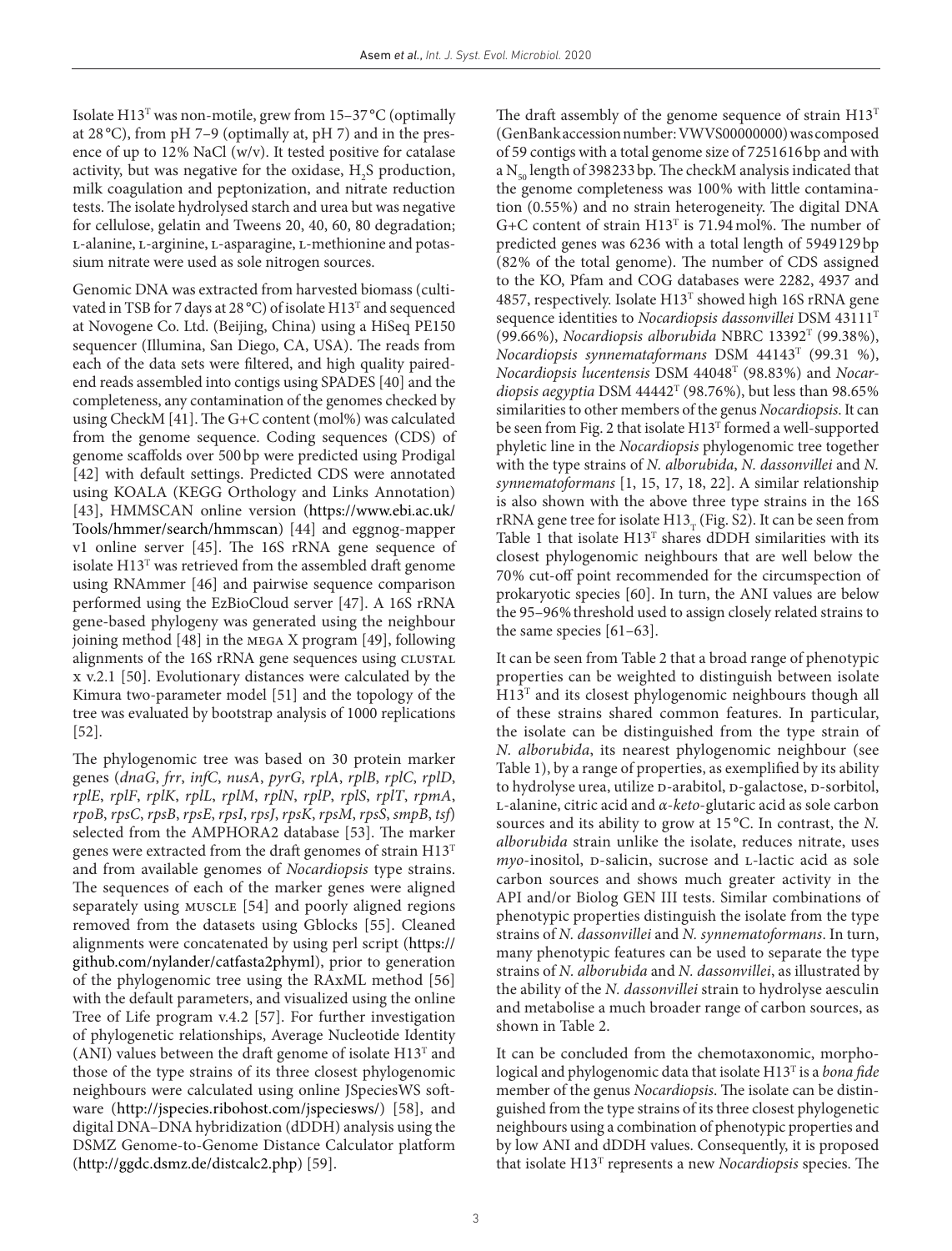

Fig. 2. RAxML phylogenomic tree showing the relationships between strain H13<sup>T</sup> and related type strains of the genus *Nocardiopsis*. Values are the nodes are bootstrap supports (%). *[Streptosporangium roseum](http://doi.org/10.1601/nm.7429)* DSM 43021T (GCA\_000024865.1) was used as the outgroup. Bar, 0.01 substitutions per nucleotide position.

name chosen for this new species is *[Nocardiopsis](http://doi.org/10.1601/nm.7526) deserti* sp. nov.

Further, it is established from the distinct lineage in the genome based tree (Fig. 2) and lower overall genome relatedness indices (Table 1) that *[N. alborubida](http://doi.org/10.1601/nm.7534)* should not be considered as a synonym of *[N. dassonvillei](http://doi.org/10.1601/nm.10904)* as proposed by Yassin *et al.* [15]; a result consistent with the view of Nouioui *et al.* [17] to adopt the taxonomy of Grund and Kroppenstedt [18]. This study therefore adopts the name *[Nocardiopsis alborubida](http://doi.org/10.1601/nm.7534)*

Table 1. Comparison of the overall genomic relatedness indices of the genome of isolate H13<sup>T</sup> and those of three closely related type strains classified in the genus *[Nocardiopsis](http://doi.org/10.1601/nm.7526)*

Taxa: 1, Isolate H13T (GCA\_008638355.1); 2, *N. synnematoformans* DSM 44143T (GCA\_000340945.1); 3, *[N. alborubida](http://doi.org/10.1601/nm.7534)* NBRC 13392T (GCA\_001552695.1); 4, *[N. dassonvillei](http://doi.org/10.1601/nm.10904)* DSM 43111T (GCA\_000092985.1).

| dDDH                    | ı     | $\overline{2}$ | 3     | 4    |
|-------------------------|-------|----------------|-------|------|
| <b>ANI</b>              |       |                |       |      |
| 1                       |       | 58.9           | 62.4  | 52.5 |
| $\overline{2}$          | 94.08 | -              | 58.1  | 53.1 |
| 3                       | 94.87 | 93.95          |       | 53.4 |
| $\overline{\mathbf{4}}$ | 93.22 | 93.63          | 93.54 |      |

corrig Grund and Kroppenstedt 1990. emend. Nouioui *et al*. 2018.

#### **Description of** *[Nocardiopsis](http://doi.org/10.1601/nm.7526) deserti* **sp. nov.**

*[Nocardiopsis](http://doi.org/10.1601/nm.7526) deserti* (de.ser'ti. L. gen. n. *deserti* of or pertaining to a desert, thereby referring to the source of the isolate).

Aerobic, Gram-stain-positive, non-acid-alcohol fast, catalasepositive actinobacterium which forms a yellowish white substrate mycelium and an abundant aerial spore mass but no diffusible pigments on oatmeal agar. Long branched substrate hyphae fragment into irregular rods. Aerial hyphae differentiate into long chains of irregular spores  $(0.3 \times 1.5 - 1.8 \,\mu m)$ with smooth surfaces. Growth occurs at 15-37 °C, pH 7-9 and in the presence of up to 12% NaCl. Optimal growth at 28 °C, pH 7 and in the absence of NaCl. Hydrolyses starch and urea, but not cellulose, gelatin, or Tweens. Negative for milk coagulation and peptonization, H2 S production and nitrate reduction tests. Assimilates *N*-acetyl glucosamine, *p*-glucose, malic acid, p-maltose, p-mannose and p-mannitol, but not l-arabinose, capric acid or trisodium citrate (API 20NE tests). Positive activities for alkaline phosphatase, esterase lipase (C8) and naphthol-AS-BI-phosphohydrolase but is negative for cystine arylamidase, *α*-fucosidase, *α*- and *β*-galactosidase,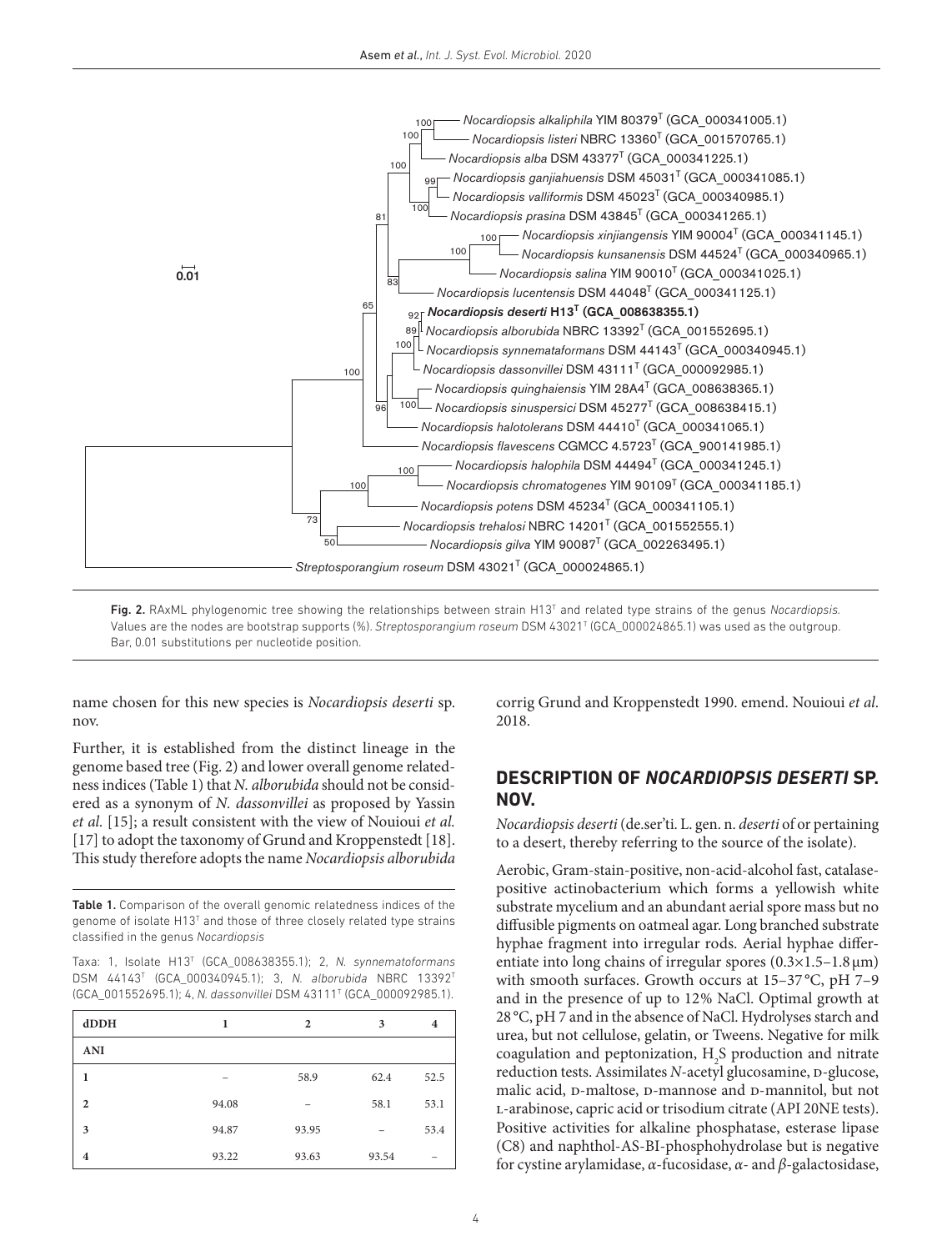#### **Table 2.** Phenotypic properties that distinguish isolate H13<sup>T</sup> from its closest phylogenomic neighbours

1, Isolate H13T ; 2, *[Nocardiopsis dassonvillei](http://doi.org/10.1601/nm.10904)* KCTC 9190T ; 3, *[Nocardiopsis alborubida](http://doi.org/10.1601/nm.7534)* CGMCC 4.2086T ; 4, *[Nocardiopsis](http://doi.org/10.1601/nm.7526) synnematoformans* CGMCC 4.2091. +, positive; w, weak positive; –, negative.

| ${\bf Characteristics}$                    | $\mathbf{1}$  | $\overline{2}$                   | $\sqrt{3}$                       | $\bf{4}$      |
|--------------------------------------------|---------------|----------------------------------|----------------------------------|---------------|
| Growth physiology                          |               |                                  |                                  |               |
| Temperature range (optimum, °C)            | $15 - 37(28)$ | $28 - 37$                        | $28 - 37(28)$                    | $28 - 37(28)$ |
| pH range (optimum)                         | $7 - 9(7)$    | $6-9(7)$                         | $7 - 10(7)$                      | $7-9(7)$      |
| NaCl requirement                           | $0 - 12$      | $0 - 13$                         | $0 - 13$                         | $0 - 12$      |
| Milk coagulation                           | L.            | $\,$ + $\,$                      | $\ensuremath{\text{W}}$          | W             |
| Milk peptonization                         |               | $\begin{array}{c} + \end{array}$ | $^+$                             | W             |
| Nitrate reduction                          |               | $^+$                             | $^+$                             |               |
| Hydrolysis of:                             |               |                                  |                                  |               |
| Starch                                     | $\! + \!$     | $^+$                             | $^+$                             |               |
| Urea                                       | $^{+}$        |                                  |                                  |               |
| API ZYM tests:                             |               |                                  |                                  |               |
| Acid phosphatase                           |               | $^+$                             | $\ensuremath{\text{W}}$          | W             |
| Alkaline phosphatase                       | $^{+}$        | $\begin{array}{c} + \end{array}$ | W                                | $^{+}$        |
| α-Chymotrypsin                             |               | $\begin{array}{c} + \end{array}$ | $\ensuremath{\text{W}}\xspace$   |               |
| Esterase (C4)                              |               | $\begin{array}{c} + \end{array}$ | W                                | $^{+}$        |
| Esterase lipase (C8)                       | $^{+}$        | $\begin{array}{c} + \end{array}$ | W                                |               |
| $\alpha$ -Glucosidase                      |               | $\ensuremath{\text{W}}$          | $\begin{array}{c} + \end{array}$ |               |
| $\beta$ -Glucosidase                       |               | $\begin{array}{c} + \end{array}$ | $\begin{array}{c} + \end{array}$ |               |
| Leucine arylamidase                        |               | $\begin{array}{c} + \end{array}$ | $\begin{array}{c} + \end{array}$ | W             |
| Lipase (C14)                               |               | $\begin{array}{c} + \end{array}$ | W                                | $^{+}$        |
| Valine arylamidase                         |               | $^+$                             | W                                | W             |
| API 20NE tests:                            |               |                                  |                                  |               |
| $\beta$ -Galactosidase                     |               | $\begin{array}{c} + \end{array}$ | $\begin{array}{c} + \end{array}$ |               |
| $\beta$ -Glucosidase (aesculin hydrolysis) |               | $^{+}$                           |                                  |               |
| Protease (gelatin hydrolysis)              |               |                                  | W                                | $^{+}$        |
| Urease                                     | $^{+}$        |                                  |                                  |               |
| Assimilation of:                           |               |                                  |                                  |               |
| Phenylacetic acid                          |               | $\begin{array}{c} + \end{array}$ | $\begin{array}{c} + \end{array}$ |               |
| L-Arabinose                                |               |                                  | $^{+}$                           |               |
| N-acetyl Glucosamine                       | $^{+}$        |                                  |                                  |               |
| D-Glucose                                  | $^{+}$        |                                  |                                  | $^{+}$        |
| <b>D-Maltose</b>                           | $^{+}$        |                                  | $^{+}$                           | $^{+}$        |
| D-Mannose                                  | $^{+}$        |                                  |                                  |               |
| Potassium gluconate                        | $^{+}$        |                                  | $^{+}$                           | $^{+}$        |
| Trisodium citrate                          |               | $\begin{array}{c} + \end{array}$ | $\begin{array}{c} + \end{array}$ | $^{+}$        |
| $\operatorname{BIOLOG}$ GEN III            |               |                                  |                                  |               |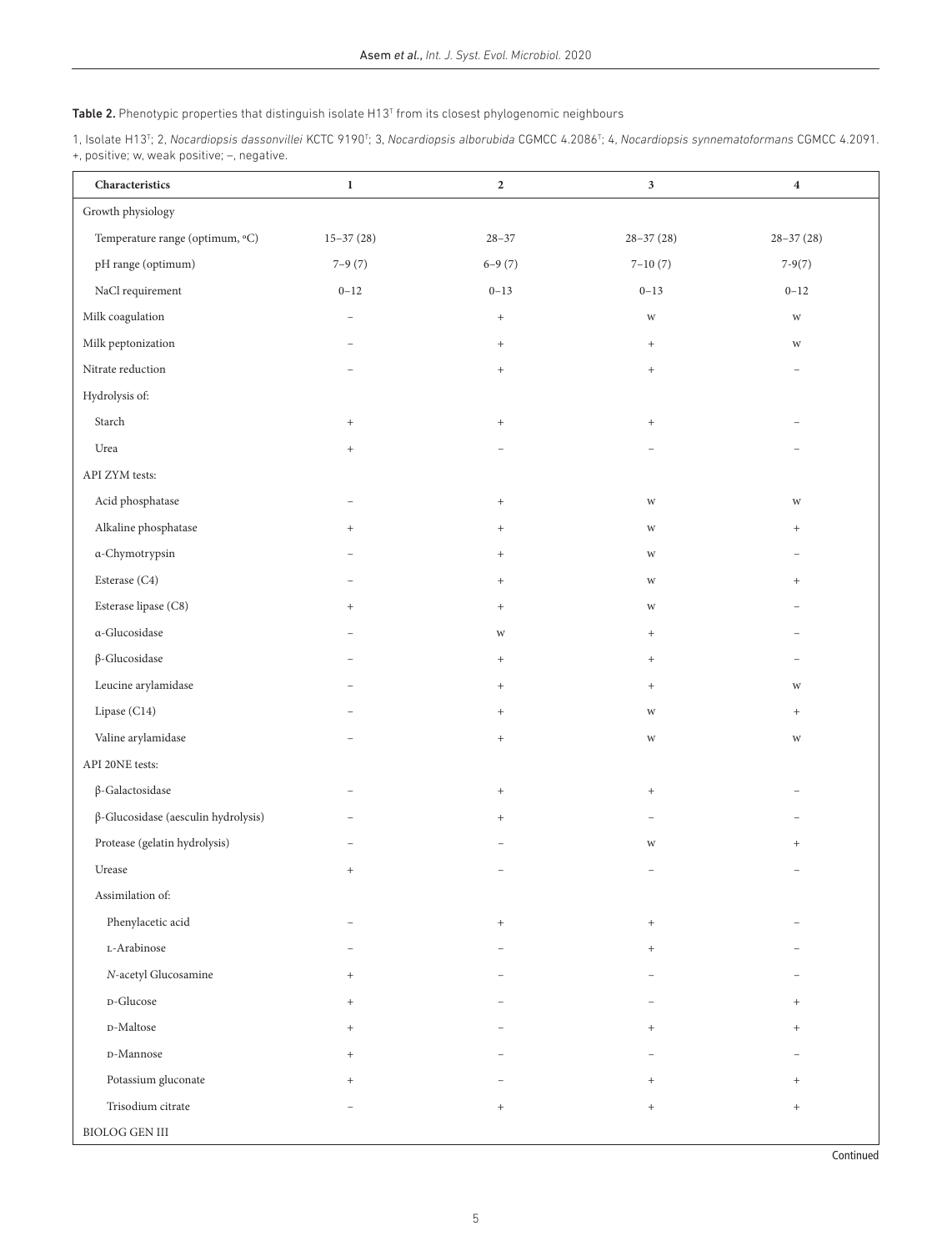#### Table 2. Continued

| ${\bf Characteristics}$                              | $\mathbf{1}$             | $\mathbf{2}$                     | $\mathbf{3}$                     | $\overline{\mathbf{4}}$          |
|------------------------------------------------------|--------------------------|----------------------------------|----------------------------------|----------------------------------|
| Carbon source utilization assay:                     |                          |                                  |                                  |                                  |
| $\mbox{\textsc{t}-}$ Aspartic acid                   | $\overline{\phantom{0}}$ | $\overline{\phantom{0}}$         |                                  | $\begin{array}{c} + \end{array}$ |
| $\upbeta\text{-hydroxy-D,L-Butyric acid}$            |                          | $\begin{array}{c} + \end{array}$ |                                  | $\begin{array}{c} + \end{array}$ |
| Citric acid                                          | $^{+}$                   |                                  |                                  |                                  |
| Formic acid                                          |                          | $^{+}$                           |                                  |                                  |
| L-Galactonic acid lactone                            |                          |                                  |                                  | $^{+}$                           |
| L-Pyroglutamic acid                                  | $^{+}$                   | $\begin{array}{c} + \end{array}$ | $^{+}$                           |                                  |
| $\alpha$ -keto-Glutaric acid                         | $^{+}$                   |                                  |                                  | $^{+}$                           |
| $_{\mbox{\scriptsize L-Lactic acid}}$                |                          | $\begin{array}{c} + \end{array}$ | $^{+}$                           |                                  |
| <b>D-Lactic acid methyl ester</b>                    |                          |                                  |                                  | $^{+}$                           |
| $\textsc{t-Malic}$ acid                              |                          | $\begin{array}{c} + \end{array}$ | $\begin{array}{c} + \end{array}$ |                                  |
| p-Hydroxy-phenylacetic acid                          | $^{+}$                   | $\begin{array}{c} + \end{array}$ |                                  |                                  |
| <b>D-Saccharic acid</b>                              | $^{+}$                   | $\begin{array}{c} + \end{array}$ | $\begin{array}{c} + \end{array}$ |                                  |
| $\textsc{d}$ -Arabitol                               | $^{+}$                   | $\begin{array}{c} + \end{array}$ |                                  | $^{+}$                           |
| Dextrin                                              | $^{+}$                   | $\begin{array}{c} + \end{array}$ |                                  | $^{+}$                           |
| $\textsc{d}$ -Fructose                               | $^{+}$                   | $\begin{array}{c} + \end{array}$ |                                  | $^{+}$                           |
| $\textsc{d}$ -Fructose-6-PO4                         |                          |                                  |                                  | $\begin{array}{c} + \end{array}$ |
| $\operatorname{D-Galactose}$                         | $^{+}$                   | $^{+}$                           |                                  |                                  |
| $\rm N\mbox{-}acetyl\mbox{-}D\mbox{-}Galactosamine$  |                          |                                  |                                  | $+$                              |
| $\mbox{Gentiobiose}$                                 | $^{+}$                   | $\begin{array}{c} + \end{array}$ | $^{+}$                           |                                  |
| N-acetyl-D-Glucosamine                               |                          |                                  |                                  | $\begin{array}{c} + \end{array}$ |
| $\alpha$ -D-Glucose                                  | $^{+}$                   | $\begin{array}{c} + \end{array}$ |                                  |                                  |
| D-Glucose-6-PO4                                      |                          |                                  |                                  | $\begin{array}{c} + \end{array}$ |
| Glycerol                                             | $^{+}$                   |                                  | $^{+}$                           | $\begin{array}{c} + \end{array}$ |
| $\mathit{Myo}\xspace$ -inositol                      |                          |                                  | $\begin{array}{c} + \end{array}$ |                                  |
| $_{\rm D}\mbox{-Maltose}$                            | $^{+}$                   | $\ddot{}$                        |                                  | $^{+}$                           |
| $_{\rm D}\mbox{-Mannose}$                            | $\qquad \qquad +$        | $^+$                             | $\begin{array}{c} + \end{array}$ |                                  |
| $\text{N-acetyl-}\beta\text{-}\text{n-}$ Mannosamine |                          |                                  |                                  | $^{+}$                           |
| D-Melibiose                                          |                          |                                  |                                  | $^{+}$                           |
| Pectin                                               | $^{+}$                   |                                  |                                  |                                  |
| $\textsc{d}$ -Raffinose                              |                          |                                  |                                  | $^{+}$                           |
| $_{\mbox{\scriptsize L-Rhamnose}}$                   | $^{+}$                   | $^{+}$                           | $^{+}$                           |                                  |
| <b>D-Salicin</b>                                     |                          | $^{+}$                           | $^{+}$                           | $\ddot{}$                        |
| $\scriptstyle\rm D\text{-}Sorbitol$                  | $^{+}$                   | $^{+}$                           |                                  | $^{+}$                           |
| Sucrose                                              |                          | $^{+}$                           | $^{+}$                           |                                  |
| $\textsc{d}$ -Trehalose                              |                          |                                  |                                  | $\ddot{}$                        |
| $\operatorname{D-Turanose}$                          |                          | $\begin{array}{c} + \end{array}$ |                                  | $^{+}$                           |

Continued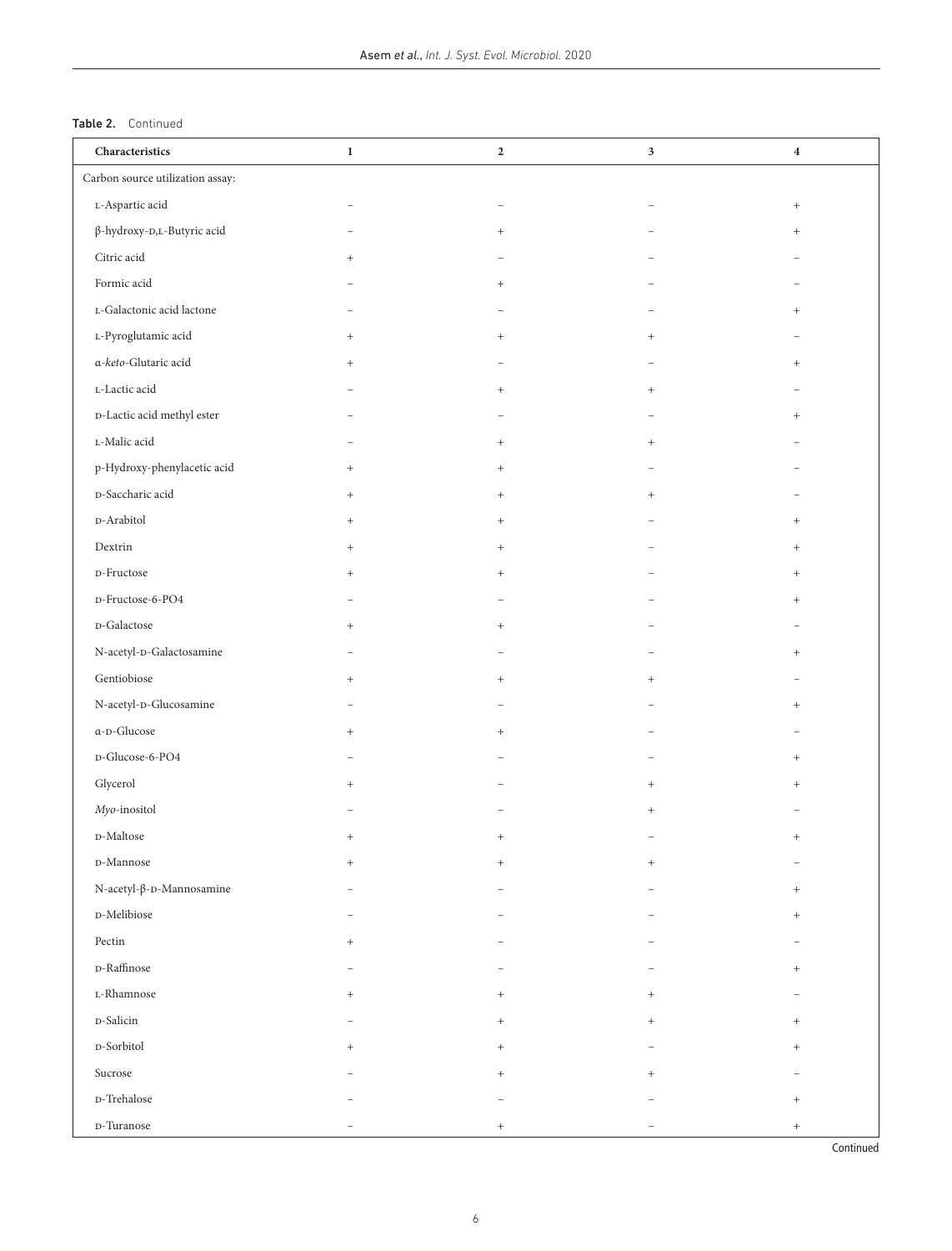| L-Alanine<br>L-Arginine<br>Glycyl-L-proline<br>L-Histidine | $^{+}$<br>$^{+}$<br>$^{+}$<br>$+$ | $\,$ + $\,$<br>$\begin{array}{c} + \end{array}$<br>$\begin{array}{c} + \end{array}$ | $\overline{\phantom{0}}$<br>$\qquad \qquad -$ | $+$<br>$+$<br>$\begin{array}{c} + \end{array}$ |
|------------------------------------------------------------|-----------------------------------|-------------------------------------------------------------------------------------|-----------------------------------------------|------------------------------------------------|
|                                                            |                                   |                                                                                     |                                               |                                                |
|                                                            |                                   |                                                                                     |                                               |                                                |
|                                                            |                                   |                                                                                     |                                               |                                                |
|                                                            |                                   | $\overline{\phantom{0}}$                                                            | $+$                                           |                                                |
| L-Serine                                                   | $+$                               | $\qquad \qquad -$                                                                   | -                                             | $+$                                            |
| Inosine                                                    | $^{+}$                            | $\begin{array}{c} + \end{array}$                                                    | $+$                                           |                                                |
| Chemical sensitivity assay:                                |                                   |                                                                                     |                                               |                                                |
| Potassium tellurite                                        | $+$                               | -                                                                                   |                                               |                                                |
| Aztreonam                                                  |                                   | $\overline{\phantom{0}}$                                                            | $\overline{\phantom{0}}$                      | $\begin{array}{c} + \end{array}$               |
| Lincomycin                                                 | $+$                               | $\overline{\phantom{0}}$                                                            | $\overline{\phantom{0}}$                      |                                                |
| Nalidixic acid                                             | $+$                               | -                                                                                   | $\equiv$                                      | $+$                                            |
| G+C content (mol%)                                         | 71.9                              | $72.7*$                                                                             | $72.0*$                                       | $72.3*$                                        |

*N*-acetyl-*β*-glucosaminidase, *α*- and *β*-glucosidase, *α*-mannosidase and trypsin (API ZYM tests). Acetic acid, acetoacetic acid, citric acid, p-gluconic acid, L-glutamic acid, L-pyroglutamic acid, *α-keto-*glutaric acid, **D-malic acid and** D-saccharic acid are oxidized but not D- or L-aspartic acid, *γ-*amino-butyric acid, *β*-hydroxy-d,l-butyric acid, *α*-ketobutyric acid, formic acid, p-galacturonic acid, p-glucuronic acid, l-lactic acid, mucic acid, *N-*acetyl-neuraminic acid, propionic acid, quinic acid or bromo-succinic acid (organic acids). D-Arabitol, D-cellobiose, dextrin, D-fructose, b-galactose, gentiobiose, *α*-p-glucose, *β*-methyl-p-glucoside, glycerol, inosine, lactose, D-maltose, D-mannitol, D-mannose, L-rhamnose and D-sorbitol are metabolized but not D- or L-fucose, *N*-acetyl-p-galactosamine, 3-methyl-glucose, *N-*acetyl-d-glucosamine, glucuronamide, *myo*-inositol, *N*-acetyl-β-D-mannosamine, D-melibiose, methyl-pyruvate, D-raffinose, D-salicin, stachyose, sucrose, D-trehalose or d-turanose (sugars). Degrades pectin (polymer) but not Tween 40. Grows in the presence of lithium chloride, sodium butyrate, sodium lactate (1 %, w/v) and tetrazolium blue but is inhibited by sodium bromate and tetrazolium violet. Sensitive to fusidic acid, guanidine hydrochloride, rifamycin SV, troleandomycin and vancomycin. Whole-organism hydrolysates contain *meso*-diaminopimelic acid, arabinose and galactose, muramic acid moieties are *N-*acetylated, the predominant fatty acids are iso-C<sub>16:0</sub>, C<sub>18:0</sub> 10-methyl TSBA and anteiso-C<sub>17:0</sub> and the polar lipid profile contains diphosphatidylglycerol, phosphatidylcholine, phosphatidylinositol, phosphatidylmethylethanolamine and an unidentified phospholipid. The genome size is 7.25Mb and the *in silico* DNA G+C content is 71.9mol%.

The type strain,  $H13<sup>T</sup>$  (=CGMCC 4.7585=KCTC 49249), was isolated from a high altitude Atacama Desert soil in Chile. The

DDBJ/ENA/GenBank accession number of the whole genome sequence of strain H13<sup>T</sup> is VWVS00000000.

This is the first classification of a *[Nocardiopsis](http://doi.org/10.1601/nm.7526)* species isolated from an Atacama Desert soil though isolates with very similar colonial properties to isolate H13T have been isolated from other high altitude soils collected from Carro Chajnantor, as have members of a putatively novel species related to *[Nocar](http://doi.org/10.1601/nm.7552)[diopsis trehalosi](http://doi.org/10.1601/nm.7552)* [64]. Idris also found that isolate H13<sup>T</sup> inhibited the growth of several *[Bacillus subtilis](http://doi.org/10.1601/nm.10618)* reporter strains, including ones detecting the inhibition of cell envelope and cell wall synthesis. These preliminary data suggest that representatives of novel *[Nocardiopsis](http://doi.org/10.1601/nm.7526)* strains, like member of other genera isolated from Atacama Desert soils and shown to have large genome (*sensu* Baltz 2017 [65]), should feature in bioprospecting campaigns [66].

#### Funding information

This research is supported by the fund from National Natural Science Foundation of China (No. 31850410475) and Natural Science Foundation of Guangdong Province, China (No. 2016A030312003). W-J. Li is supported by Guangdong Province Higher Vocational Colleges and Schools Pearl River Scholar Funded Scheme (2014).

#### Acknowledgements

The authors are grateful to Professor Jung-sook Lee (KCTC, Korea) and Professor Yu-Guang Zhou (CGMCC, China) for providing the reference type strains and to Professor J.A. Asenjo (University of Chile, Santiago, Chile) for gaining permission from Director Massimo Tharengi for permission to collect environmental samples from Carro Chajnantor. H. I. is indebted to the Malaysian Government for a Ph.D. scholarship.

#### Conflicts of interest

The authors declare that they have no conflict of interest.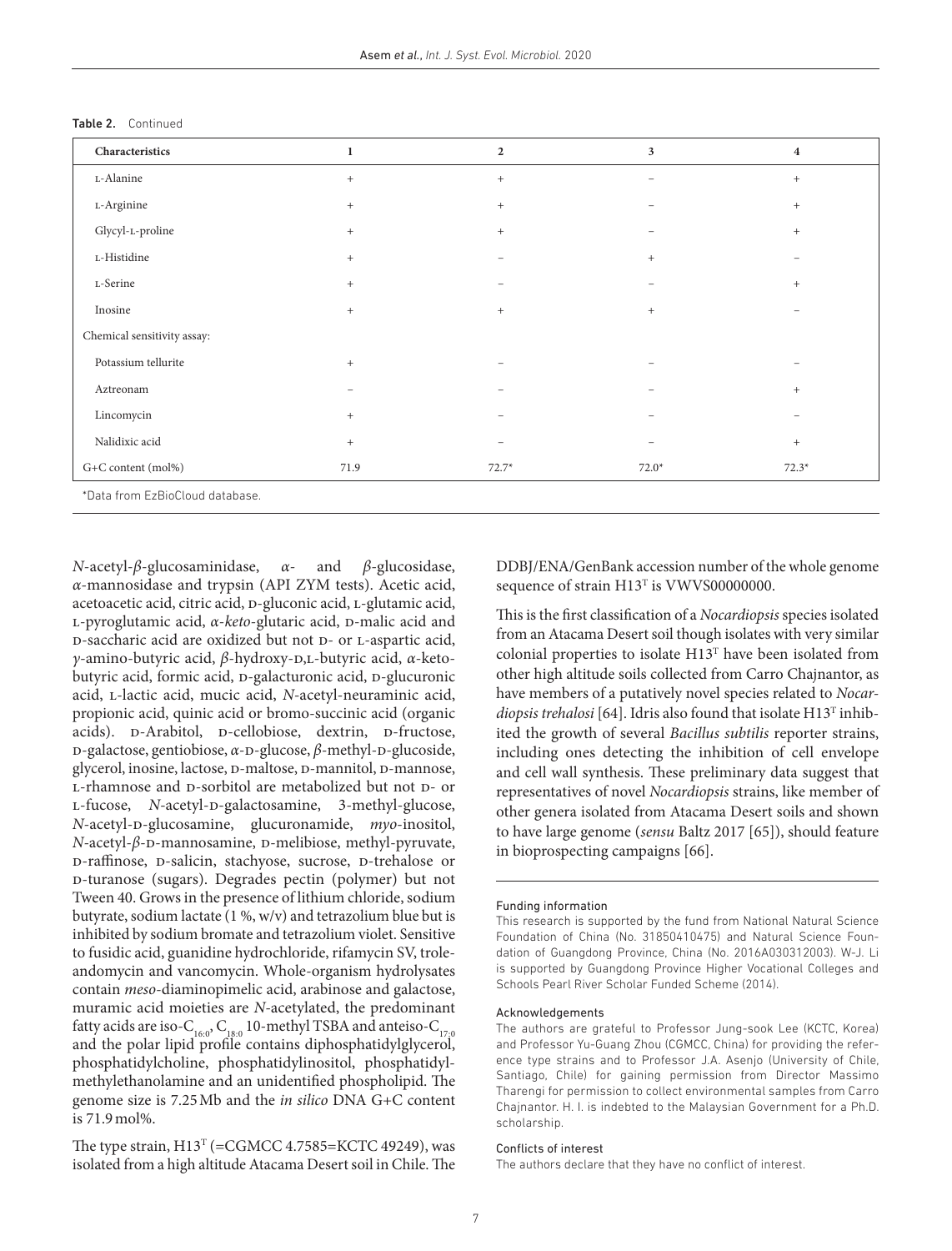#### References

- 1. Meyer J. *Nocardiopsis*, a new genus of the order *Actinomycetales*. *Int J Syst Bacteriol* 1976;26:487–493.
- 2. Rainey FA, Ward-Rainey N, Kroppenstedt RM, Stackebrandt E. The genus *Nocardiopsis* represents a phylogenetically coherent taxon and a distinct actinomycete lineage: Proposal of *Nocardiopsaceae* fam. nov. *Int J Syst Bacteriol* 1996;46:1088–1092.
- 3. Goodfellow M, Order XV *Streptosporangiales* ord. nov. In: Goodfellow M, Kämpfer P, Busse H-J, Trujillo ME, Suzuki K *et al*. (editors). *Bergey's Manual of Systematic Bacteriology, 2nd edition: The Actinobacteria Part A and B*. Springer; 2012. pp. 1805–1806.
- 4. Hozzein WN, Trujillo ME . *Nocardiopsis*. In: Goodfellow M, Kämpfer P, Busse H-J, Trujillo ME, Suzuki K *et al*. (editors). *Bergey's Manual of Systematics Bacteriology 2nd Edition: The Actinobacteria, Part A and B*. Springer; 2012. pp. 1891–1906.
- 5. Bennur T, Kumar AR, Zinjarde S, Javdekar V. *Nocardiopsis* species: Incidence, ecological roles and adaptations. *Microbiol Res* 2015;174:33–47.
- 6. Bouras N, Meklat A, Zitouni A, Mathieu F, Schumann P *et al*. *Nocardiopsis algeriensis* sp. nov., an alkalitolerant actinomycete isolated from Saharan soil. *Antonie van Leeuwenhoek* 2015;107:313–320.
- 7. Jiang C-L, L-H X. Actinomycete diversity in unusual habitats. In: Jiang C-L, L-H Xu (editors). *Actinomycetes Research*. Yunnan: Yunnan University Press; 1993. pp. 259–270.
- 8. Zitouni A, Boudjella H, Lamari L, Badji B, Mathieu F *et al*. *Nocardiopsis* and *Saccharothrix* genera in Saharan soils in Algeria: isolation, biological activities and partial characterization of antibiotics. *Res Microbiol* 2005;156:984–993.
- 9. Meklat A, Sabaou N, Zitouni A, Mathieu F, Lebrihi A. Isolation, taxonomy, and antagonistic properties of halophilic actinomycetes in Saharan soils of Algeria. *Appl Environ Microbiol* 2011;77:6710–6714.
- 10. Li W-J, Kroppenstedt RM, Wang D, Tang S-K, Lee J-C *et al*. Five novel species of the genus *Nocardiopsis* isolated from hypersaline soils and emended description of *Nocardiopsis* salina Li et al. 2004. *Int J Syst Evol Microbiol* 2006;56:1089–1096.
- 11. Hamedi J, Mohammadipanah F, Ventosa A. Systematic and biotechnological aspects of halophilic and halotolerant actinomycetes. *Extremophiles* 2013;17:1–13.
- 12. Bennur T, Ravi Kumar A, Zinjarde SS, Javdekar V. *Nocardiopsis* species: a potential source of bioactive compounds. *J Appl Microbiol* 2016;120:1–16.
- 13. Ajello L, Brown J, Macdonald E, Head E. Actinomycetoma caused by *Nocardiopsis dassonvillei*. *Arch Dermatol* 1987;123:426.
- 14. Mordarska H, Zakrzewska-Czerwiñska J, Paściak M, Szponar B, Rowiñski S, Rare RS. Rare, suppurative pulmonary infection caused by *Nocardiopsis dassonvillei* recognized by glycolipid markers. *FEMS Immun Med Microbiol* 1998;21:47–55.
- 15. Yassin AF, Rainey FA, Burghardt J, Gierth D, Ungerechts J *et al*. Description of *Nocardiopsis synnemataformans* sp. nov., elevation of *Nocardiopsis alba* subsp. *prasina* to *Nocardiopsis prasina* comb. nov., and designation of *Nocardiopsis antarctica* and *Nocardiopsis alborubida* as later subjective synonyms of *Nocardiopsis dassonvillei*. *Int J Syst Bacteriol* 1997;47:983–988.
- 16. Evtushenko LI, Taran VV, Akimov VN, Kroppenstedt RM, Tiedje JM *et al*. *Nocardiopsis tropica* sp. nov., *Nocardiopsis trehalosi* sp. nov., nom. rev. and *Nocardiopsis dassonvillei* subsp. *albirubida* subsp. nov., comb. nov. *Int J Syst Evol Microbiol* 2000;50:73–81.
- 17. Nouioui I, Carro L, García-López M, Meier-Kolthoff JP, Woyke T *et al*. Genome-based taxonomic classification of the phylum *Actinobacteria*. *Front Microbiol* 2018;9:2007.
- 18. Grund E, Kroppenstedt RM. Chemotaxonomy and numerical taxonomy of the genus *Nocardiopsis* Meyer 1976. *Int J Syst Bacteriol* 1990;40:5–11.
- 19. Okoro CK, Brown R, Jones AL, Andrews BA, Asenjo JA *et al*. Diversity of culturable actinomycetes in hyper-arid soils of the Atacama desert, Chile. *Antonie van Leeuwenhoek* 2009;95:121–133.
- 20. Senechkin IV, Speksnijder AGCL, Semenov AM, van Bruggen AHC, van Overbeek LS. Isolation and partial characterization of bacterial strains on low organic carbon medium from soils fertilized with different organic amendments. *Microb Ecol* 2010;60:829–839.
- 21. Vickers JC, Williams ST. An assessment of plate inoculation procedures for the enumeration and isolation of soil streptomycetes. *Microbios Lett* 1987;35:113–117.
- 22. Brocq-Rousseu D. Sur un Streptothrix. *Rev Gen Bot* 1904;16:219–230.
- 23. Shirling EB, Gottlieb D. Methods for characterization of *Streptomyces* species. *Int J Syst Bacteriol* 1966;16:313–340.
- 24. Ming H, Yin Y-R, Li S, Nie G-X, Yu T-T *et al*. *Thermus caliditerrae* sp. nov., a novel thermophilic species isolated from a geothermal area. *Int J Syst Evol Microbiol* 2014;64:650–656.
- 25. Staneck JL, Roberts GD. Simplified approach to identification of aerobic actinomycetes by thin-layer chromatography. *Appl Microbiol* 1974;28:226–231.
- 26. Uchida K, Kudo T, Suzuki K-I, Nakase T. A new rapid method of glycolate test by diethyl ether extraction, which is applicable to a small amount of bacterial cells of less than one milligram. *J Gen Appl Microbiol* 1999;45:49–56.
- 27. Collins MD, Pirouz T, Goodfellow M, Minnikin DE. Distribution of menaquinones in actinomycetes and corynebacteria. *J Gen Microbiol* 1977;100:221–230.
- 28. Tamaoka J. Analysis of bacterial menaquinone mixtures by reverse-phase high-performance liquid chromatography. *Met Enzymol* 1986;123:251–256.
- 29. Minnikin DE, Hutchinson IG, Caldicott AB, Goodfellow M. Thin-Layer chromatography of methanolysates of mycolic acid-containing bacteria. *J Chromatogr A* 1980;188:221–233.
- 30. Collins MD, Jones D. Lipids in the classification and identification of coryneform bacteria containing peptidoglycans based on 2, 4-diaminobutyric acid. *J Appl Bacteriol* 1980;48:459–470.
- 31. Minnikin DE, Collins MD, Goodfellow M. Fatty acid and polar lipid composition in the classification of *Cellulomonas*, *Oerskovia* and related taxa. *J Appl Bacteriol* 1979;47:87–95.
- 32. Sasser M. Identification of bacteria by gas chromatography of cellular fatty acids [database on the Internet]. [http://www.microbi](http://www.microbialid.com/PDF/TechNote_101.pdf)[alid.com/PDF/TechNote\\_101.pdf](http://www.microbialid.com/PDF/TechNote_101.pdf) 2001.
- 33. Asem MD, Salam N, Zheng W, Liao L-H, Zhang X-T *et al*. *Vitreimonas flagellata* gen. nov., sp. nov., a novel member of the family *Hyphomonadaceae* isolated from an activated sludge sample. *Int J Syst Evol Microbiol* 2020 [Epub ahead of print 05 Mar 2020].
- 34. Buck JD. Nonstaining (KOH) method for determination of gram reactions of marine bacteria. *Appl Environ Microbiol* 1982;44:992–993.
- 35. Leifson E. *Atlas of Bacterial Flagellation*. New York: Academic Press; 1960.
- 36. Kovacs N. Identification of *Pseudomonas pyocyanea* by the oxidase reaction. *Nature* 1956;178:703–704.
- 37. Gonzalez C, Gutierrez C, Ramirez C. *Halobacterium vallismortis* sp. nov. an amylolytic and carbohydrate-metabolizing, extremely halophilic bacterium. *Can J Microbiol* 1978;24:710–715.
- 38. Tindall BJ, Sikorski J, Smibert RA, Krieg NR *et al*. Phenotypic characterization and the principles of comparative systematics. In: Reddy CA, Beveridge TJ, Breznak JA, Marzluf GA, Schmidt TM *et al*. (editors). *Methods for General and Molecular Microbiology*, 3rd ed. Washington, DC: American Society of Microbiology; 2007. pp. 330–393.
- 39. Li H-W, Zhi X-Y, Yao J-C, Zhou Y, Tang S-K *et al*. Comparative genomic analysis of the genus *Nocardiopsis* provides new insights into its genetic mechanisms of environmental adaptability. *PLoS One* 2013;8:e61528.
- 40. Harrison P, Strulo B. SPADES a process algebra for discrete event simulation. *J Logic Comput* 2000;10:3–42.
- 41. Parks DH, Imelfort M, Skennerton CT, Hugenholtz P, Tyson GW. CheckM: assessing the quality of microbial genomes